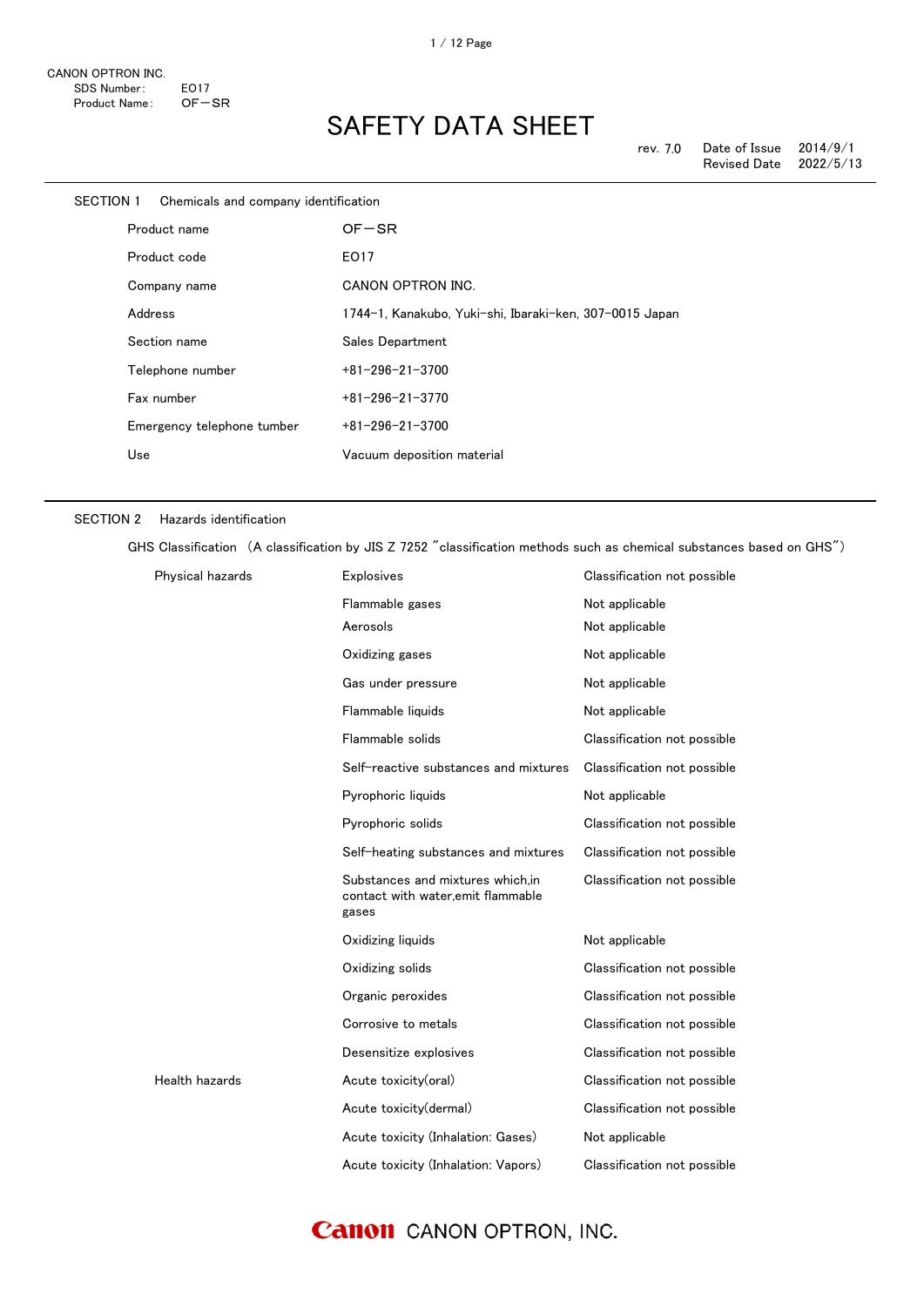|                       | Acute toxicity (Inhalation: Dusts and<br>mists)                                    | Classification not possible |
|-----------------------|------------------------------------------------------------------------------------|-----------------------------|
|                       | Skin corrosion/irritation                                                          | Classification not possible |
|                       | Serious eye damage/eye irritation                                                  | Classification not possible |
|                       | Respiratory sensitization                                                          | Classification not possible |
|                       | Skin sensitization                                                                 | Category 1A                 |
|                       | Germ cell mutagenicity                                                             | Classification not possible |
|                       | Carcinogenicity                                                                    | Classification not possible |
|                       | Reproductive toxicity                                                              | Classification not possible |
|                       | Reproductive toxicity, effects on or via  Classification not possible<br>lactation |                             |
|                       | Specific target organ toxicity (single<br>exposure)                                | Category 1                  |
|                       | Specific target organ toxicity (repeated<br>exposure)                              | Classification not possible |
|                       | Aspiration hazard                                                                  | Classification not possible |
| Environmental hazards | Hazardous to the aquatic environment<br>Short-term(acute)                          | Classification not possible |
|                       | Hazardous to the aquatic environment<br>Long-term(chronic)                         | Classification not possible |
|                       | Hazardous to the ozone layer                                                       | Classification not possible |
| Label elements        |                                                                                    |                             |

hazard Pictograms **Exclamation** Health Hazard

感嘆符 健康有害性

Signal word **Danger** 

Dangerous goods hazard information

May cause an allergic skin reaction. May cause respiratory irritation. Causes damage to organs Digestive organs.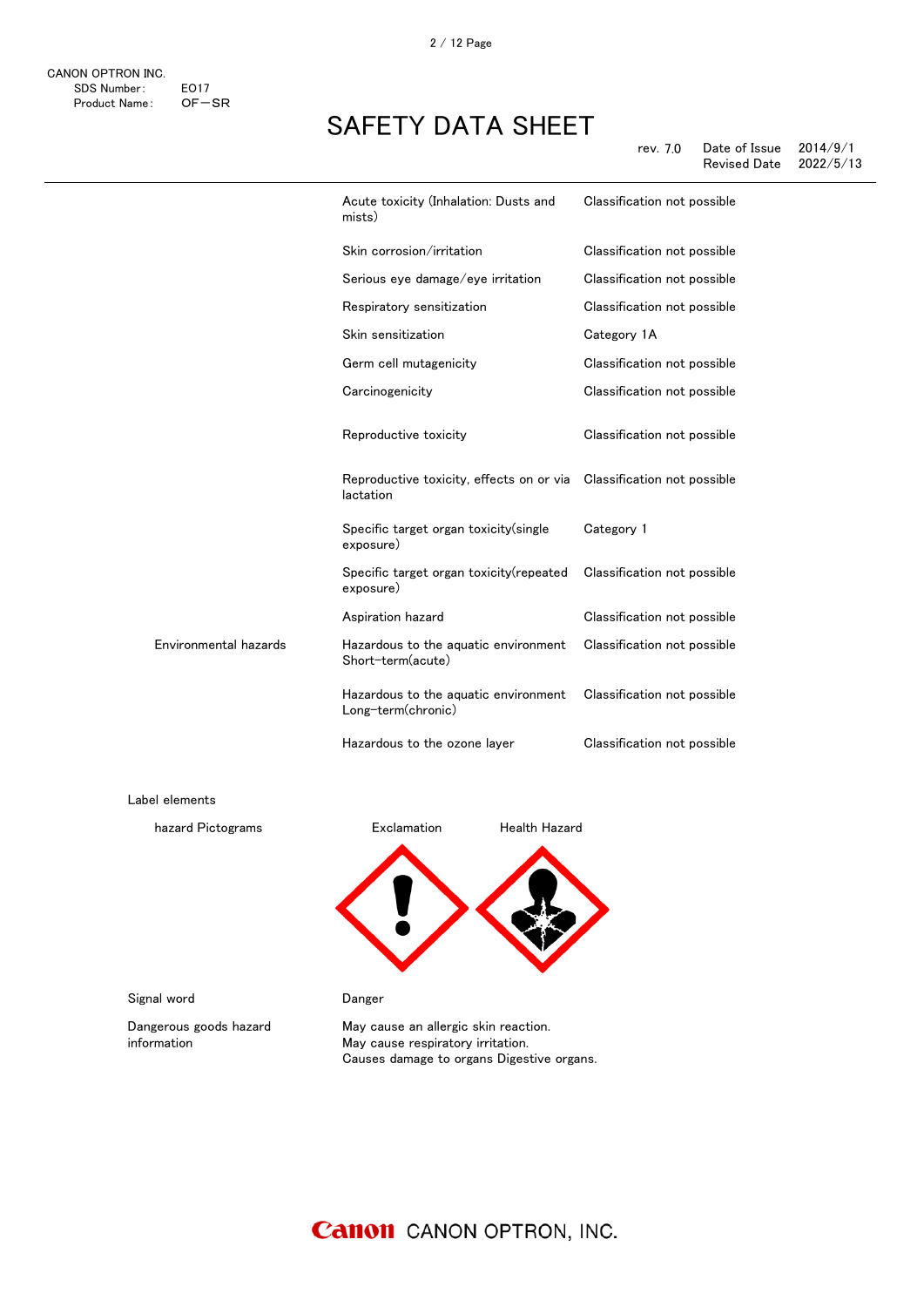CANON OPTRON INC. SDS Number: EO17<br>Product Name: OF-SR Product Name:

#### SAFETY DATA SHEET

rev. 7.0 Date of Issue 2014/9/1<br>Revised Date 2022/5/13 Revised Date

| Precautionary statements |                                                                                                                                                                                                                                                                                                                                                                                                                          |
|--------------------------|--------------------------------------------------------------------------------------------------------------------------------------------------------------------------------------------------------------------------------------------------------------------------------------------------------------------------------------------------------------------------------------------------------------------------|
| 【Safety measures】        | Do not breathe dust/fume/gas/mist/vapours/spray.<br>Avoid breathing dust/fume/gas/mist/vapours/spray.<br>Wash hands thoroughly after handling.<br>Do not eat, drink or smoke when using this product.<br>Use only outdoors or in a well-ventilated area.<br>Contaminated work clothing should not be allowed out of the workplace.<br>Wear Protective glovess/protective clothing/eye protection/face protection.        |
| [First-aid measures]     | IF ON SKIN: Wash with plenty of soap and water.<br>IF INHALED: Remove person to fresh air and keep comfortable for breathing.<br>If exposed or concerned: Call a poison center or doctor/physician.<br>Call poison center or doctor/physician if you feel unwell.<br>Specific treatment.<br>If skin irritation or rash occurs: Get medical advice/attention.<br>Take off contaminated clothing and wash it before reuse. |
| [Storage]                | Store in a well-ventilated place. Keep container tightly closed.<br>Store locked up.                                                                                                                                                                                                                                                                                                                                     |
| [Disposal]               | Dispose of contents/container in accordance with national regulations.                                                                                                                                                                                                                                                                                                                                                   |
| 【Other hazards】          |                                                                                                                                                                                                                                                                                                                                                                                                                          |

#### SECTION 3 Composition/information on ingredients

| Chemical name                                           | Copper                                | Iron                                 | Perfluoropolyether<br>compound |
|---------------------------------------------------------|---------------------------------------|--------------------------------------|--------------------------------|
| Chemical formula                                        | Cu                                    | Fe                                   | Perfluoropolyether<br>compound |
| Concentration or concentration<br>range                 | $Cu+Fe$ : 96.4-99.5<br>Total = $100%$ | Perfluoropolyether compound: 0.5-3.6 |                                |
|                                                         |                                       |                                      |                                |
|                                                         | $7440 - 50 - 8$                       | $7439 - 89 - 6$                      | Confidential-1                 |
|                                                         | Copper                                | Iron                                 | No data available              |
| CAS No.<br><b>TSCA Inventry</b><br><b>FINECS</b> number | $231 - 159 - 6$                       | $231 - 096 - 4$                      | No data available              |

#### SECTION 4 First aid measures

Inhalation **Remove person to fresh air and keep comfortable for breathing.** Get medical advice/attention if you feel unwell.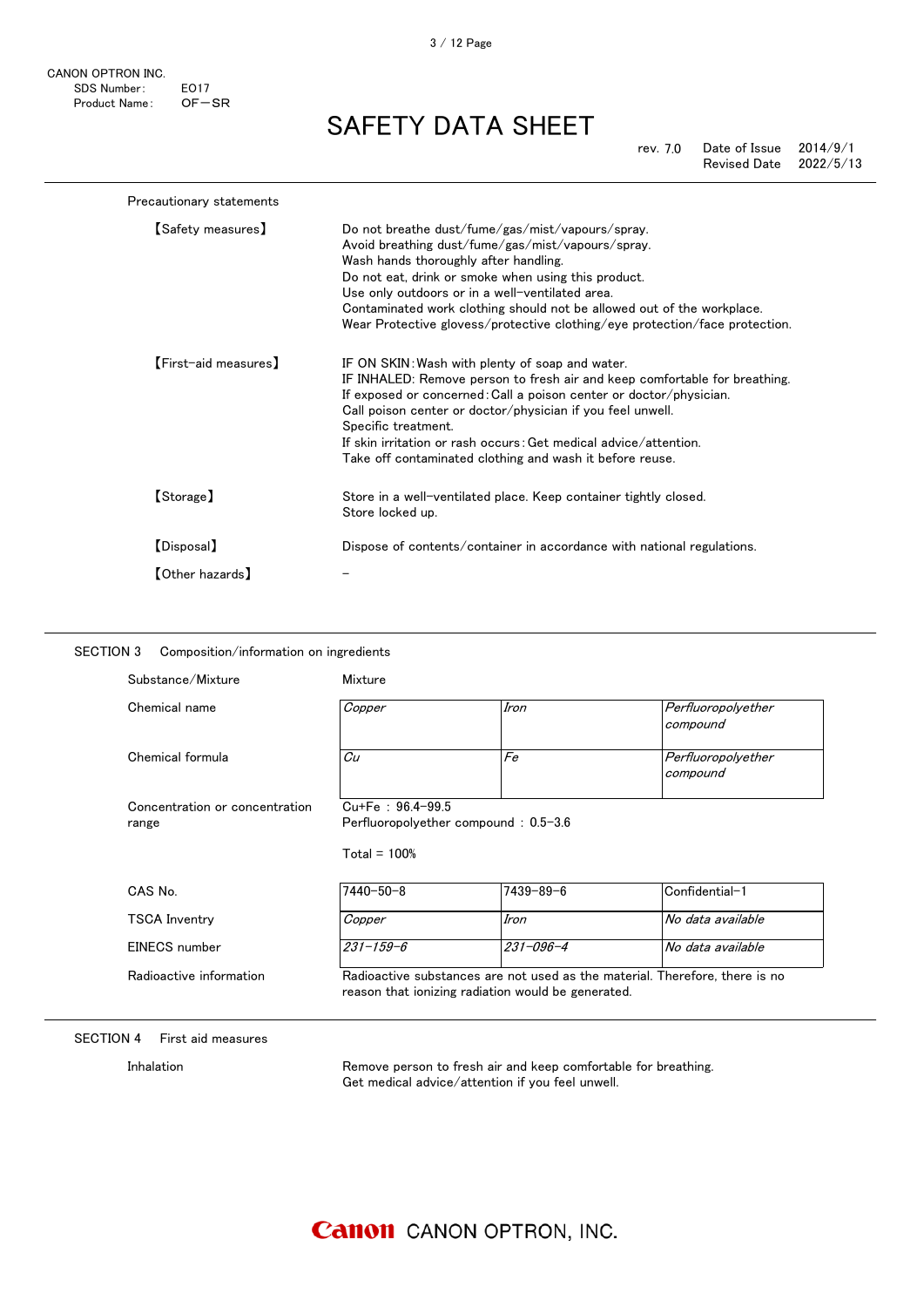rev. 7.0 Date of Issue 2014/9/1 Revised Date 2022/5/13

|                  | Skin contact                                                               | Take off immediately all contaminated clothing. Rinse affected areas with<br>water/shower.<br>IF ON SKIN: Wash with plenty of soap and water.<br>If skin irritation or rash occurs: : Get medical advice/attention.        |
|------------------|----------------------------------------------------------------------------|----------------------------------------------------------------------------------------------------------------------------------------------------------------------------------------------------------------------------|
|                  | Eye contact                                                                | Rinse cautiously with water for several minutes. Remove contact lenses, if<br>present and easy to do. Continue rising.<br>If eye irritation persists: Get medical advice/attention.                                        |
|                  | Ingestion                                                                  | Rinse mouth.<br>Get medical advice/attention.                                                                                                                                                                              |
|                  | Most important symptoms and<br>effects, both acute and delayed             | No data available                                                                                                                                                                                                          |
|                  | Protection of first aiders                                                 | Rescuers, wear suitable protective equipment as the situation demands.                                                                                                                                                     |
|                  | Special precautions for physicians                                         | No data available                                                                                                                                                                                                          |
| <b>SECTION 5</b> | Firefighting measures                                                      |                                                                                                                                                                                                                            |
|                  | Suitable extinguishing media                                               | This product itself is not flammable.                                                                                                                                                                                      |
|                  | Unsuitable extinguishing media                                             | No data available                                                                                                                                                                                                          |
|                  | Specific hazards                                                           | No data available                                                                                                                                                                                                          |
|                  | Specific extinguishing methods                                             | In the case of a fire in the periphery, the portable container is quickly moved to a<br>safe place.                                                                                                                        |
|                  |                                                                            |                                                                                                                                                                                                                            |
|                  | Special protective equipment for<br>firefighters                           | Wear suitable protective equipment (gloves, glasses and a mask) in fire-fighting.                                                                                                                                          |
| <b>SECTION 6</b> | Accidental release measures                                                |                                                                                                                                                                                                                            |
|                  | Personal precautions, protective<br>equipment, and emergency<br>procedures | Protection equipment (specified as those in which the properties of the product<br>are suitable) worn during operation so that airborne droplets, etc., do not adhere<br>to the skin and dusts and gases are not absorbed. |
|                  | Environmental precautions                                                  | The leakage may not directly flow into rivers or sewage.                                                                                                                                                                   |
|                  | Methods and material for<br>containment and cleaning up                    | The leaked material is scooped up, or swept up and gathered to be recovered in<br>a paper bag or a drum.<br>After recovery, a small amount of the residue is absorbed in sediment, sawdust,<br>etc.                        |
|                  | Secondary disaster prevention<br>measures                                  | No data available                                                                                                                                                                                                          |

Precautions for safe handling

Technical measures Take measures for equipment as described in "8. Exposure controls/personal protection" and wear protective equipment.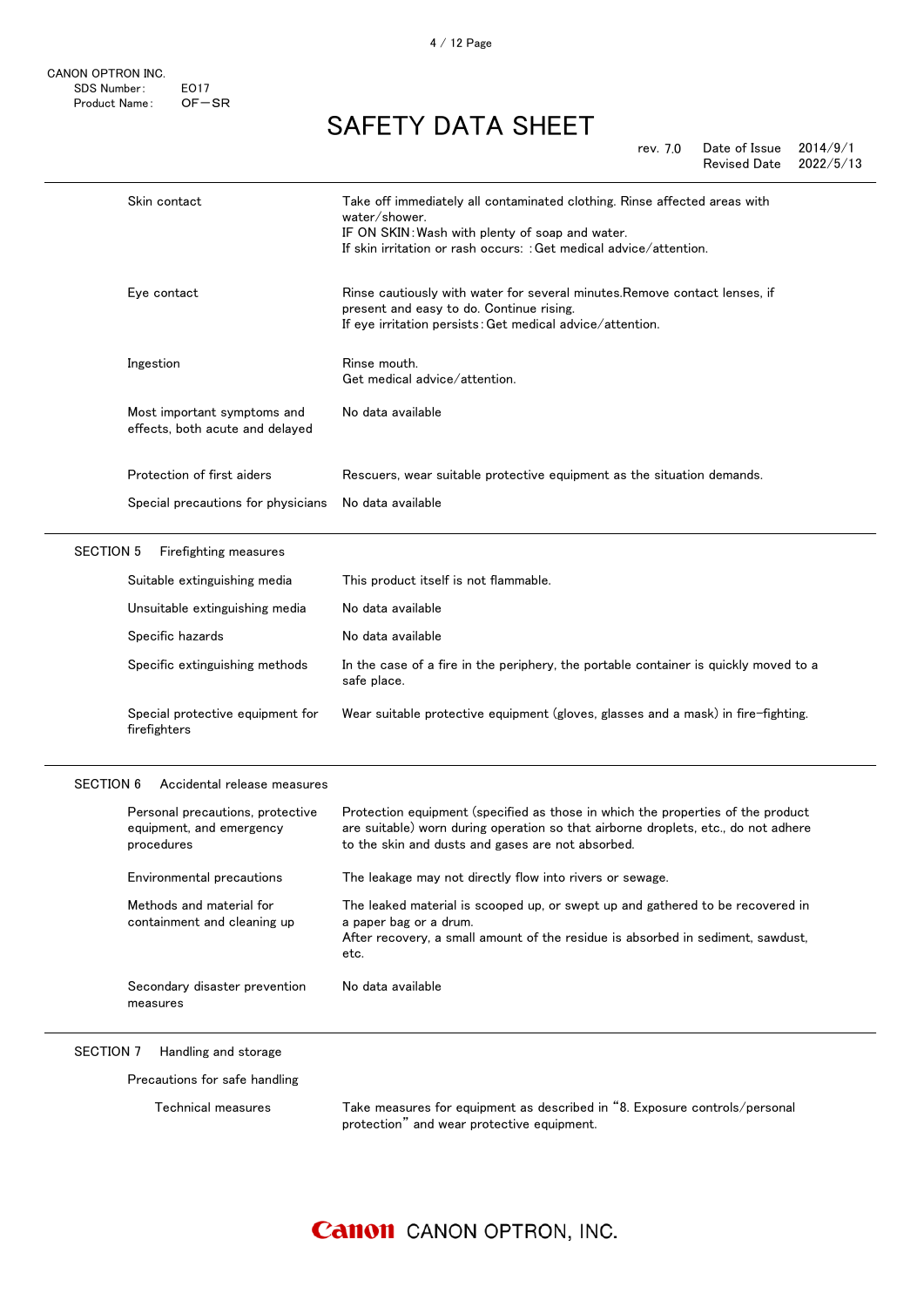rev. 7.0 Date of Issue 2014/9/1 Revised Date 2022/5/13

|                  | Safety handling precautions                                                                           | Handling work must be practiced in a room where there is a local or total<br>ventilation facility. |                   |                                                                                                                           |
|------------------|-------------------------------------------------------------------------------------------------------|----------------------------------------------------------------------------------------------------|-------------------|---------------------------------------------------------------------------------------------------------------------------|
|                  | Avoidance of contact                                                                                  | Refer to "10. Stability and reactivity."                                                           |                   |                                                                                                                           |
|                  | Hygiene measures                                                                                      | Wash hands thoroughly after handling.<br>Do not eat, drink or smoke when using this product.       |                   |                                                                                                                           |
|                  | Conditions for safe storage,<br>including any incompatibilities                                       |                                                                                                    |                   |                                                                                                                           |
|                  | Safe storage conditions                                                                               | Store in a well-ventilated place. Keep container tightly closed.<br>Store locked up.               |                   |                                                                                                                           |
|                  | Safety packaging material                                                                             | No data available                                                                                  |                   |                                                                                                                           |
| <b>SECTION 8</b> | Exposure controls/personal protection                                                                 |                                                                                                    |                   |                                                                                                                           |
|                  |                                                                                                       | <u>Cu</u>                                                                                          | <u>Fe</u>         | <u>Perfluoropolyether</u><br>compound                                                                                     |
|                  | Permissible concentration                                                                             |                                                                                                    |                   |                                                                                                                           |
|                  | <b>ACGIH</b>                                                                                          | TWA 0.2 mg/m <sup>3</sup> (Hume),<br>TWA 1 mg/m <sup>3</sup> (dust, mist)<br>(2013 Edition)        | No data available | TWA 200ppm (methanol<br>decomposition products:)<br>STEL 250ppm (methanol<br>decomposition products:)<br>$(2012$ edition) |
|                  | Appropriate engineering controls                                                                      | Use sealed devices, equipment, or a local exhaust ventilation as much as<br>possible.              |                   |                                                                                                                           |
|                  | Individual protection measures,<br>such as personal protective<br>equipment<br>Respiratory protection | Dustproof mask                                                                                     |                   |                                                                                                                           |
|                  | Hand protection                                                                                       | Protective gloves                                                                                  |                   |                                                                                                                           |
|                  | Eye/face protection                                                                                   | Dust-proof glasses                                                                                 |                   |                                                                                                                           |
|                  | Skin protection                                                                                       | Protective clothing                                                                                |                   |                                                                                                                           |
| <b>SECTION 9</b> | Physical and chemical properties                                                                      |                                                                                                    |                   |                                                                                                                           |
|                  | Appearance                                                                                            |                                                                                                    |                   |                                                                                                                           |
|                  | Physical state                                                                                        | Solid                                                                                              |                   |                                                                                                                           |

| <b>Physical state</b> | <b>Solid</b>                   |
|-----------------------|--------------------------------|
| Form                  | Cup, fibrous                   |
| Colour                | Red copper color and dark gray |
| Odour                 | None                           |
|                       |                                |

|                              | Cu              | re     | Perfluoropolyether<br>compound |
|------------------------------|-----------------|--------|--------------------------------|
| Melting point/freezing point | $1083^{\circ}C$ | 1535°C | Not applicable                 |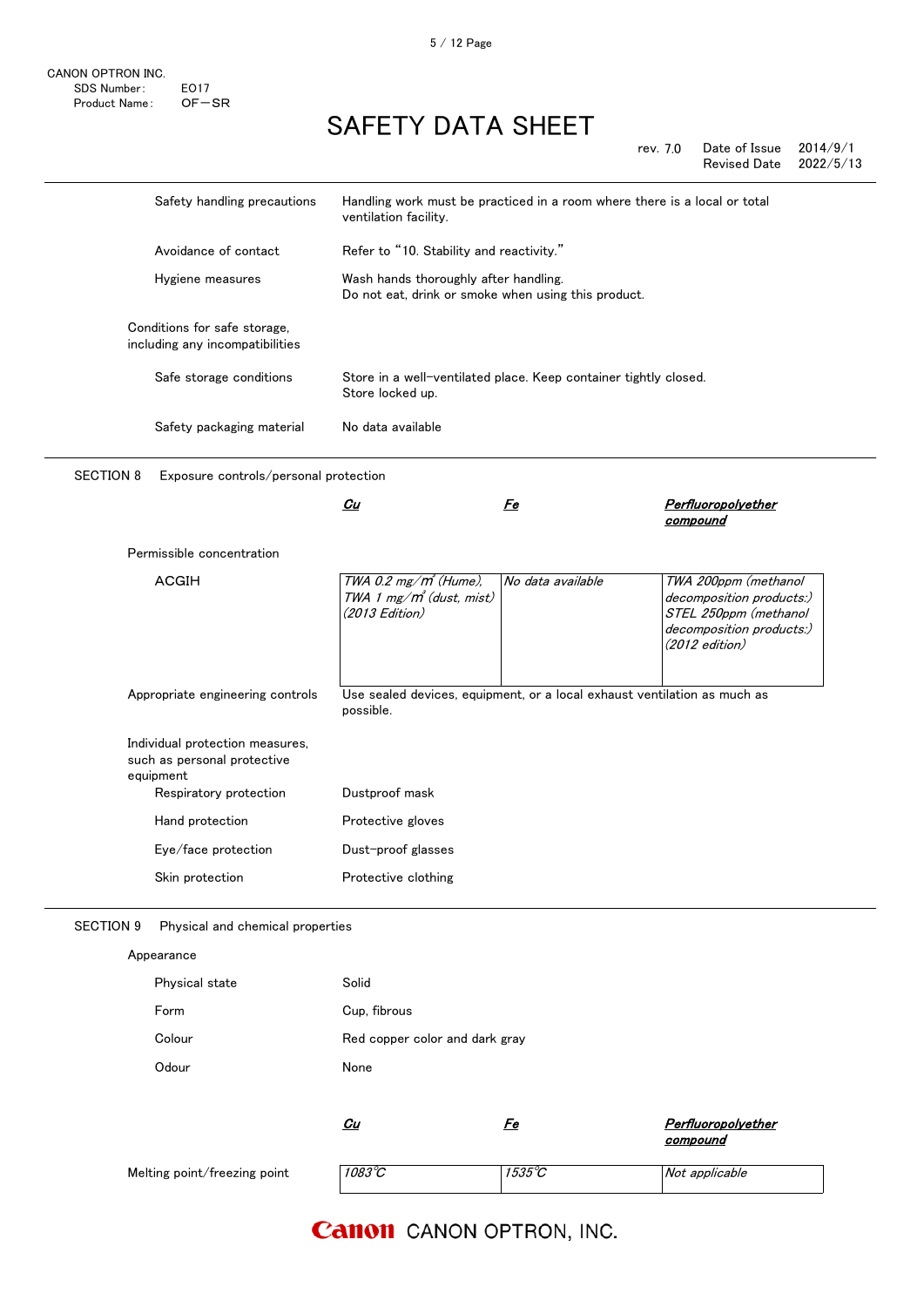#### rev. 7.0 Date of Issue 2014/9/1<br>Revised Date 2022/5/13 Revised Date

| Boiling point or initial boiling point<br>and boiling range | $2595^{\circ}C$                                                   | $2730^{\circ}C$   | Not applicable             |
|-------------------------------------------------------------|-------------------------------------------------------------------|-------------------|----------------------------|
| Flammability                                                | No data available                                                 | No data available | No data available          |
| Upper/lower flammability or<br>explosive limits             | No data available                                                 | No data available | No data available          |
| Flash point                                                 | No data available                                                 | No data available | No data available          |
| Auto-ignition temperature                                   | No data available                                                 | No data available | No data available          |
| Decomposition temperature                                   | No data available                                                 | No data available | No data available          |
| рH                                                          | No data available                                                 | No data available | No data available          |
| Kinematic viscosity                                         | No data available                                                 | No data available | No data available          |
| Solubility                                                  |                                                                   |                   |                            |
| Water                                                       | <b>Insoluble</b>                                                  | <b>Insoluble</b>  | Sparingly soluble          |
| Other solvents                                              | It gradually dissolve in an<br>ammonium solution. :<br>HSDB(2013) | No data available | No data available          |
| Partition coefficient: n-<br>octanol/water                  | No data available                                                 | No data available | No data available          |
| Vapour pressure                                             | 1 mm Hg at 1628°C:<br>HSDB(2013)                                  | No data available | Fine $(25 \degree C)$      |
| Density and/or relative density                             | $8.94$ g/cm <sup>2</sup> : HSDB(2013)                             | 7.86              | $1.71(25^{\circ}\text{C})$ |
| (Density)                                                   |                                                                   |                   |                            |
| Relative vapor density                                      | No data available                                                 | No data available | No data available          |
| Particle characteristics                                    | No data available                                                 | No data available | No data available          |
| Other information                                           | No data available                                                 | No data available | No data available          |
|                                                             |                                                                   |                   |                            |

SECTION 10 Stability and reactivity

|                    | Cu                                                                                                                                                    | Fe                                    | Perfluoropolyether<br>compound |
|--------------------|-------------------------------------------------------------------------------------------------------------------------------------------------------|---------------------------------------|--------------------------------|
| Reactivity         | Turns green upon<br>exposure to humid air.<br>Compounds sensitive to<br>shock are formed by<br>acetylene compounds,<br>ethylene oxides, and<br>azides | No data available                     | No data available              |
| Chemical stability | Turns green upon<br>exposure to humid air.<br>Compounds sensitive to<br>shock are formed by<br>acetylene compounds,<br>ethylene oxides, and<br>azides | Slowly oxidizes in the<br>atmosphere. | No data available              |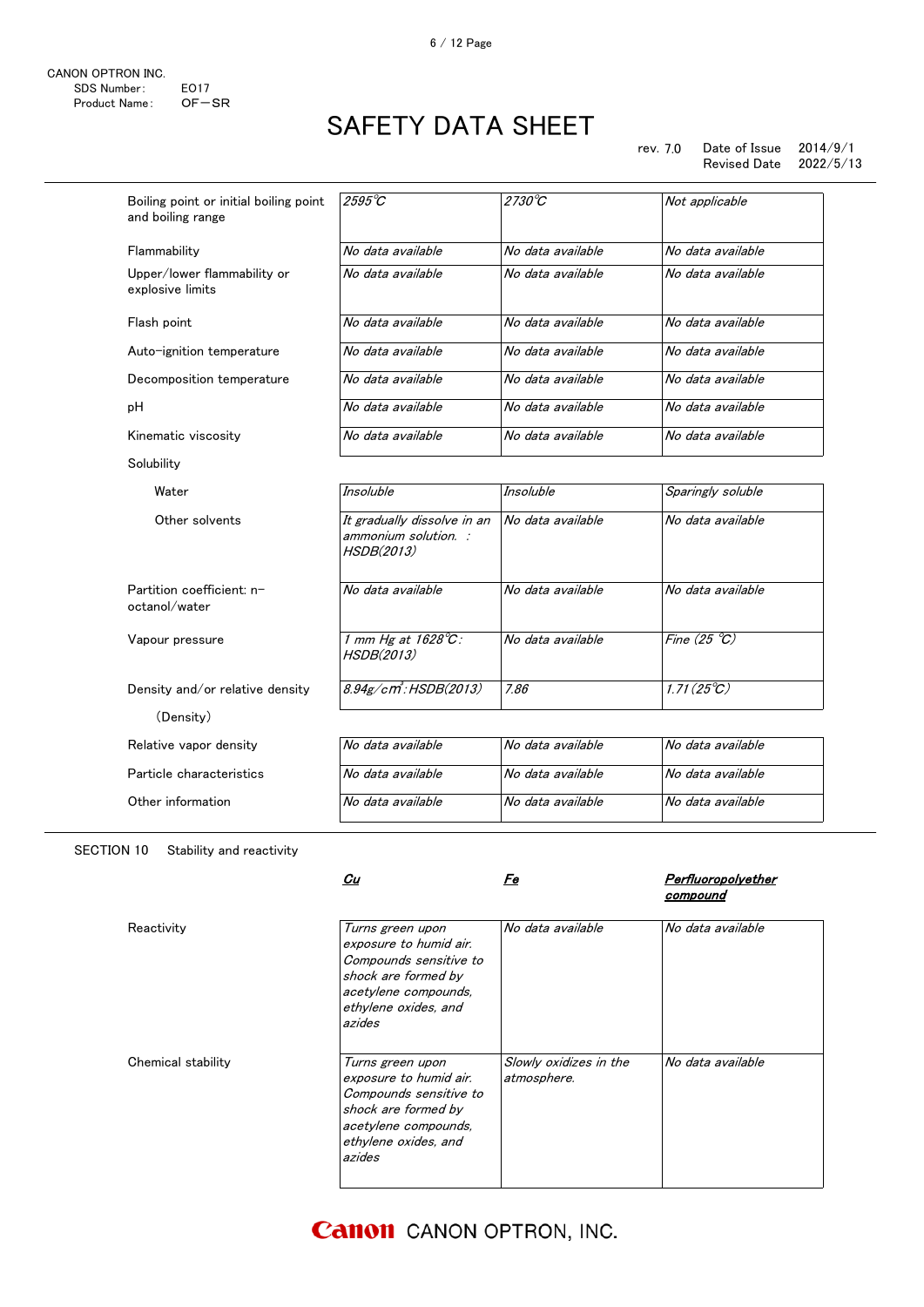rev. 7.0 Date of Issue 2014/9/1 Revised Date 2022/5/13

| Possibility of hazardous reactions | Reacts with oxides<br>(chlorates, bromates, and<br>iodates, etc.), so there is<br>a risk of explosion | Produces rust when in<br>presence of humidity. | No data available |
|------------------------------------|-------------------------------------------------------------------------------------------------------|------------------------------------------------|-------------------|
| Conditions to avoid                | Contact with humidity and<br>hazardous reactive<br>materials.                                         | High temperature,<br>humidity, and flame       | No data available |
| Incompatible materials             | Acetylene compounds,<br>ethylene oxides, azides,<br>and oxidants (chlorate,<br>bromate, iodate, etc)  | Strong acids and ammonia No data available     |                   |
| Hazardous decomposition products   | Carbon monoxide, carbon<br>dioxide, and copper fumes<br>produced by combustion.                       | No data available                              | No data available |

#### SECTION 11 Toxicological information

|                                                 | Cu                                                                                                                                                                                                                                                                                                          | Fe                                                                                                                                                                     | Perfluoropolyether<br>compound                                                                |
|-------------------------------------------------|-------------------------------------------------------------------------------------------------------------------------------------------------------------------------------------------------------------------------------------------------------------------------------------------------------------|------------------------------------------------------------------------------------------------------------------------------------------------------------------------|-----------------------------------------------------------------------------------------------|
| Acute toxicity(oral)                            | No data available                                                                                                                                                                                                                                                                                           | Oral administration in rat:<br>LD50: 30 g/kg<br>Intraperitoneal<br>administration in rat:<br>LDLo: 20 mg/kg<br>Oral administration in<br>guinea pig: LD50: 20<br>mg/kg | LD50: 5628mg/kg (rat)<br>(methanol decomposition<br>products:)                                |
| Acute toxicity(dermal)                          | No data available                                                                                                                                                                                                                                                                                           | No data available                                                                                                                                                      | No data available                                                                             |
| Acute toxicity (Inhalation: Gases)              | Solid (GHS definition)                                                                                                                                                                                                                                                                                      | No data available                                                                                                                                                      | LC50: 6400ppm/4Hr (rat)<br>(methanol decomposition<br>products:)                              |
| Acute toxicity (Inhalation:<br>Vapours)         | Solid (GHS definition)                                                                                                                                                                                                                                                                                      | No data available                                                                                                                                                      | No data available                                                                             |
| Acute toxicity (Inhalation: Dusts<br>and mists) | No data available                                                                                                                                                                                                                                                                                           | No data available                                                                                                                                                      | No data available                                                                             |
| Skin corrosion/irritation                       | Classification not possible No data available<br>due to lack of data.<br>Besides, it is described in<br>PATTY (6th. 2012) that<br>contact dermatitis<br>associated with copper<br>has been reported, but<br>few cases of dermatitis<br>caused by copper metal<br>or its compounds occur in<br>the industry. |                                                                                                                                                                        | Skin irritation: 20mg/24Hr<br>in irritation (rabbit)<br>(methanol decomposition<br>products:) |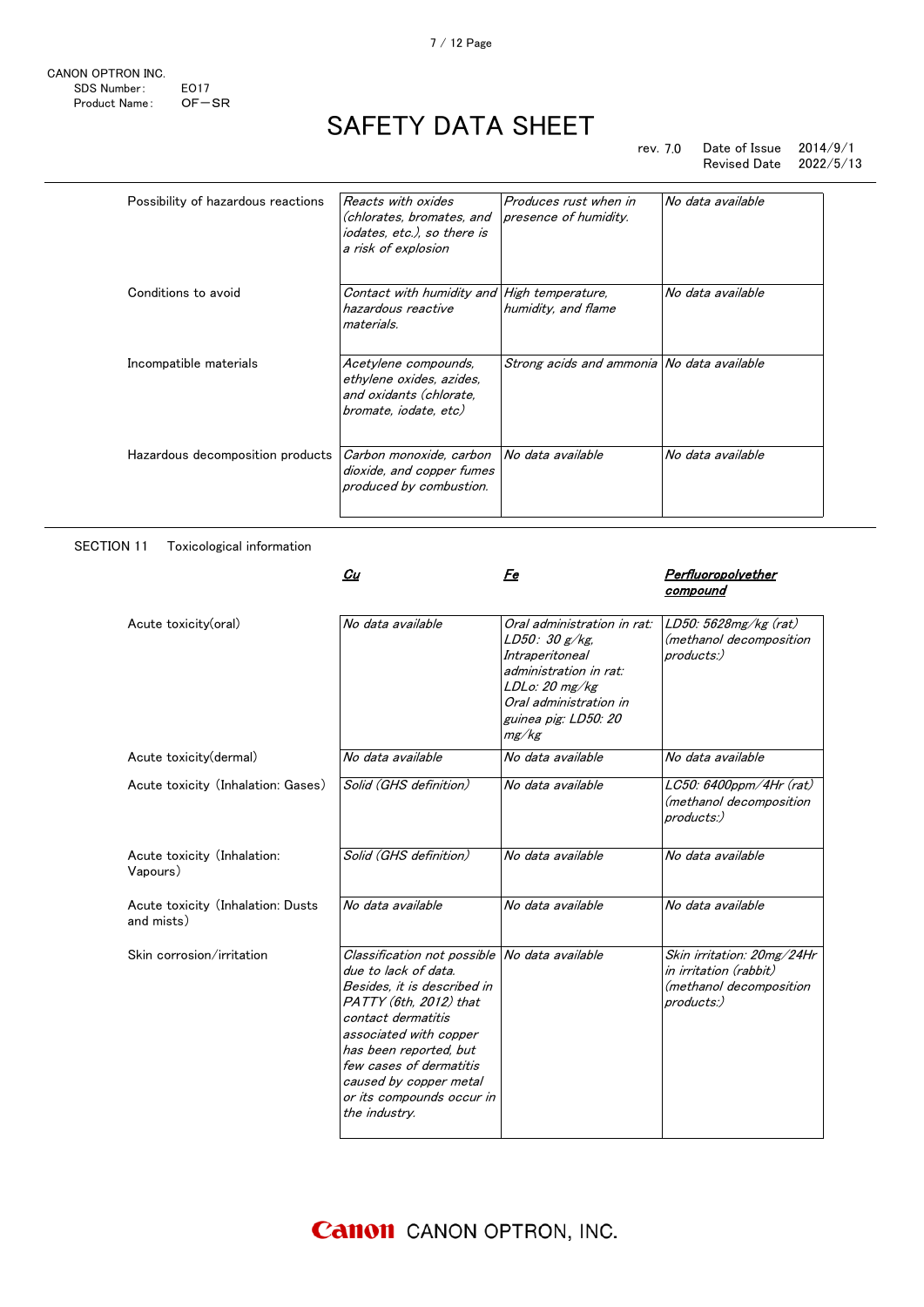

rev. 7.0 Date of Issue 2014/9/1 Revised Date 2022/5/13

| Serious eye damage/irritation     | No data available                                                                                                                                                                                                                                                                                                                                                                                                                                                                                  | No data available | Eye irritation:<br>100mg/24Hr in irritation<br>(rabbit) (methanol<br>decomposition products:) |
|-----------------------------------|----------------------------------------------------------------------------------------------------------------------------------------------------------------------------------------------------------------------------------------------------------------------------------------------------------------------------------------------------------------------------------------------------------------------------------------------------------------------------------------------------|-------------------|-----------------------------------------------------------------------------------------------|
| Respiratory or skin sensitization | It was classified in<br>Category 1A because the<br>Japan Society for<br>Occupational Health<br>(JSOH) classified copper<br>and its compounds as<br>occupational skin<br>sensitizers Group 2<br>(Recommendation of<br>Occupational Exposure<br>Limits (Japan Society For<br>Occupational Health<br>(JSOH), 2012)), and it<br>applies to this substance<br>(OEL Documentations<br><i>(Sensitization</i><br>classification) (Japan<br>Society For Occupational<br>Health (JSOH, May 26,<br>$2010$ )). | No data available | No data available                                                                             |
| Germ cell mutagenicity            | No data available                                                                                                                                                                                                                                                                                                                                                                                                                                                                                  | No data available | No data available                                                                             |
| Carcinogenicity                   | It was classified as<br>"Classification not<br>possible" because the<br>U.S. EPA classified it in I<br>(IRIS (2005)). The<br>category was revised<br>according to the revised<br>GHS classification<br>guidance for the<br>Japanese government.                                                                                                                                                                                                                                                    | No data available | No data available                                                                             |
| Reproductive toxicity             | No data available                                                                                                                                                                                                                                                                                                                                                                                                                                                                                  | No data available | No data available                                                                             |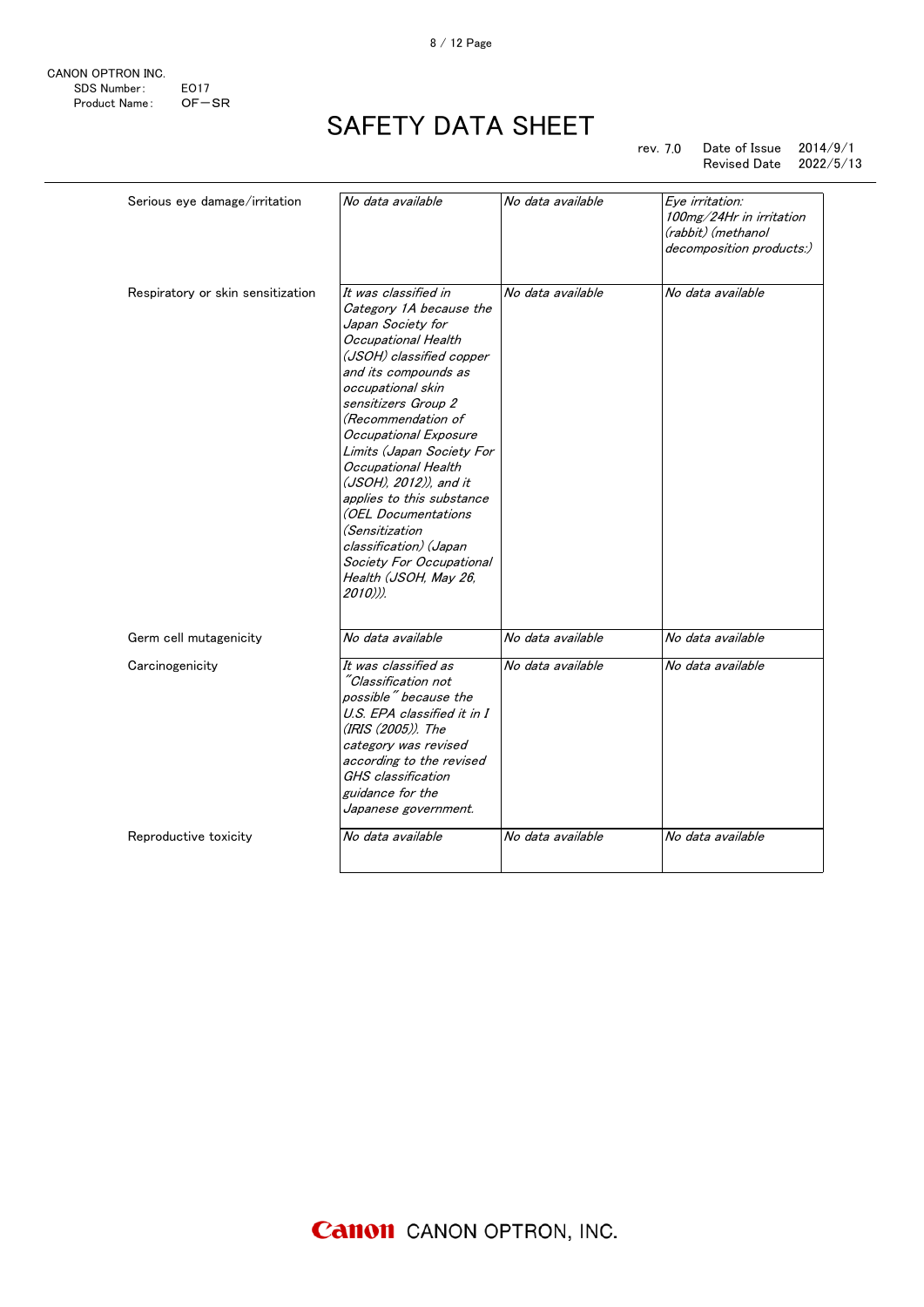CANON OPTRON INC. SDS Number: EO17 Product Name: OF-SR

# SAFETY DATA SHEET

rev. 7.0 Date of Issue 2014/9/1 Revised Date 2022/5/13

| Specific target organ toxicity(single From the knowledge in |                                 | No data available | No data available |
|-------------------------------------------------------------|---------------------------------|-------------------|-------------------|
| exposure)                                                   | humans in EHC (1998).           |                   |                   |
|                                                             | ACGIH (7th, 2001), and          |                   |                   |
|                                                             | ATSDR (2004),                   |                   |                   |
|                                                             | respiratory symptoms            |                   |                   |
|                                                             | (respiratory tract              |                   |                   |
|                                                             | <i>irritation)</i> are the main |                   |                   |
|                                                             | acute toxic signs in the        |                   |                   |
|                                                             | inhalation route. As for        |                   |                   |
|                                                             | oral exposure, it is            |                   |                   |
|                                                             | described that digestive        |                   |                   |
|                                                             | symptoms (nausea,               |                   |                   |
|                                                             | vomiting, abdominal pain,       |                   |                   |
|                                                             | etc.) were observed after       |                   |                   |
|                                                             | the ingestion of drinking-      |                   |                   |
|                                                             | water and others                |                   |                   |
|                                                             | containing high copper          |                   |                   |
|                                                             | concentrations, and there       |                   |                   |
|                                                             | are numerous reports            |                   |                   |
|                                                             | that nausea and vomiting        |                   |                   |
|                                                             | mainly occurred. Other          |                   |                   |
|                                                             | than these, it is reported      |                   |                   |
|                                                             | in EHC that inhalation          |                   |                   |
|                                                             | exposure caused                 |                   |                   |
|                                                             | hepatomegaly, but the air       |                   |                   |
|                                                             | levels were very high, and      |                   |                   |
|                                                             | it is described in ATSDR        |                   |                   |
|                                                             | that liver lesions from         |                   |                   |
|                                                             | acute copper poisoning          |                   |                   |
|                                                             | are rare except for             |                   |                   |
|                                                             | specific diseases               |                   |                   |
|                                                             | (Wilson's disease, etc.).       |                   |                   |
|                                                             | Therefore, the liver was        |                   |                   |
|                                                             | not included in the target      |                   |                   |
|                                                             | organs, and it was              |                   |                   |
|                                                             | classified in Category 1        |                   |                   |
|                                                             | (digestive system),             |                   |                   |
|                                                             | Category 3 (respiratory         |                   |                   |
|                                                             | tract irritation).              |                   |                   |
|                                                             |                                 |                   |                   |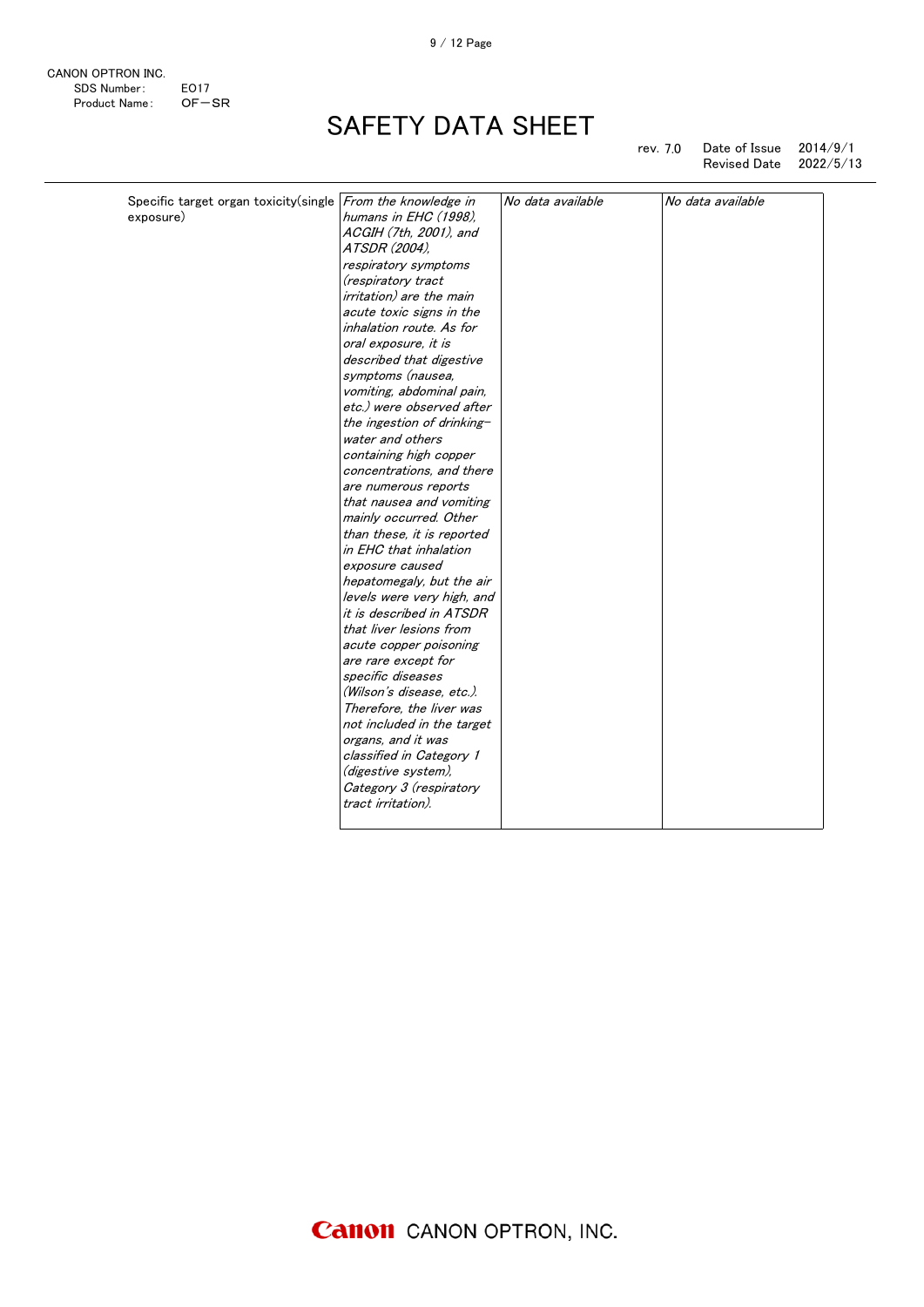|  |  | <b>Canon</b> CANON OPTRON, INC. |  |
|--|--|---------------------------------|--|
|--|--|---------------------------------|--|

| CANON OPTRON INC. |             |
|-------------------|-------------|
| SDS Number:       | <b>FO17</b> |
| Product Name:     | $OF - SR$   |

rev. 7.0 Date of Issue 2014/9/1<br>Revised Date 2022/5/13 Revised Date

| Specific target organ<br>toxicity(repeated exposure) | It is reported in EHC<br>(1998), DFGOT vol. 22<br>(2006) that repeated oral<br>exposure to copper in<br>humans caused digestive<br>symptoms (nausea.<br>vomiting, abdominal pain,<br>etc.) and liver disorder<br>(hepatic failure, cirrhosis).<br>Because digestive<br>symptoms are nausea,<br>vomiting, abdominal pain,<br>etc., they cannot be<br>regarded as specific<br>target organ toxicity.<br>Furthermore, hepatic<br>failure is reported in only<br>one case, therefore it was<br>judged impossible to<br>generalize it. From the<br>above, it was classified as<br>"Classification not | No data available | There can cause<br>conjunctivitis, headache,<br>dizziness, insomnia,<br>gastrointestinal disorders,<br>blurred vision (methanol<br>decomposition products:) |
|------------------------------------------------------|--------------------------------------------------------------------------------------------------------------------------------------------------------------------------------------------------------------------------------------------------------------------------------------------------------------------------------------------------------------------------------------------------------------------------------------------------------------------------------------------------------------------------------------------------------------------------------------------------|-------------------|-------------------------------------------------------------------------------------------------------------------------------------------------------------|
|                                                      | possible."<br>No data available                                                                                                                                                                                                                                                                                                                                                                                                                                                                                                                                                                  | No data available | No data available                                                                                                                                           |
| Aspiration hazard                                    |                                                                                                                                                                                                                                                                                                                                                                                                                                                                                                                                                                                                  |                   |                                                                                                                                                             |
| Other information                                    | gas containing hydrogen fluoride is thermally decomposed slowly at high<br>temperatures.                                                                                                                                                                                                                                                                                                                                                                                                                                                                                                         |                   | The fluorine resin, which is an active ingredient, there may be generated toxic                                                                             |

 $\mathcal{C}u$ 

SECTION 12 Ecological information

| Hazardous to the aguatic<br>environment Short-<br>term(acute)  | No data available                                                       | No data available | No data available |
|----------------------------------------------------------------|-------------------------------------------------------------------------|-------------------|-------------------|
| Hazardous to the aguatic<br>environment Long-<br>term(chronic) | No data available                                                       | No data available | No data available |
| Persistence and degradablility                                 | No data available                                                       | No data available | No data available |
| Bioaccumulative potential                                      | No data available                                                       | No data available | No data available |
| Mobility in soil                                               | No data available                                                       | No data available | No data available |
| Hazard to the ozone layer                                      | This substance is not<br>listed in Annexes to the<br>Montreal Protocol. | No data available | No data available |
| Other adverse effects                                          | No data available                                                       | No data available | No data available |
|                                                                |                                                                         |                   |                   |

Fe Perfluoropolyether

compound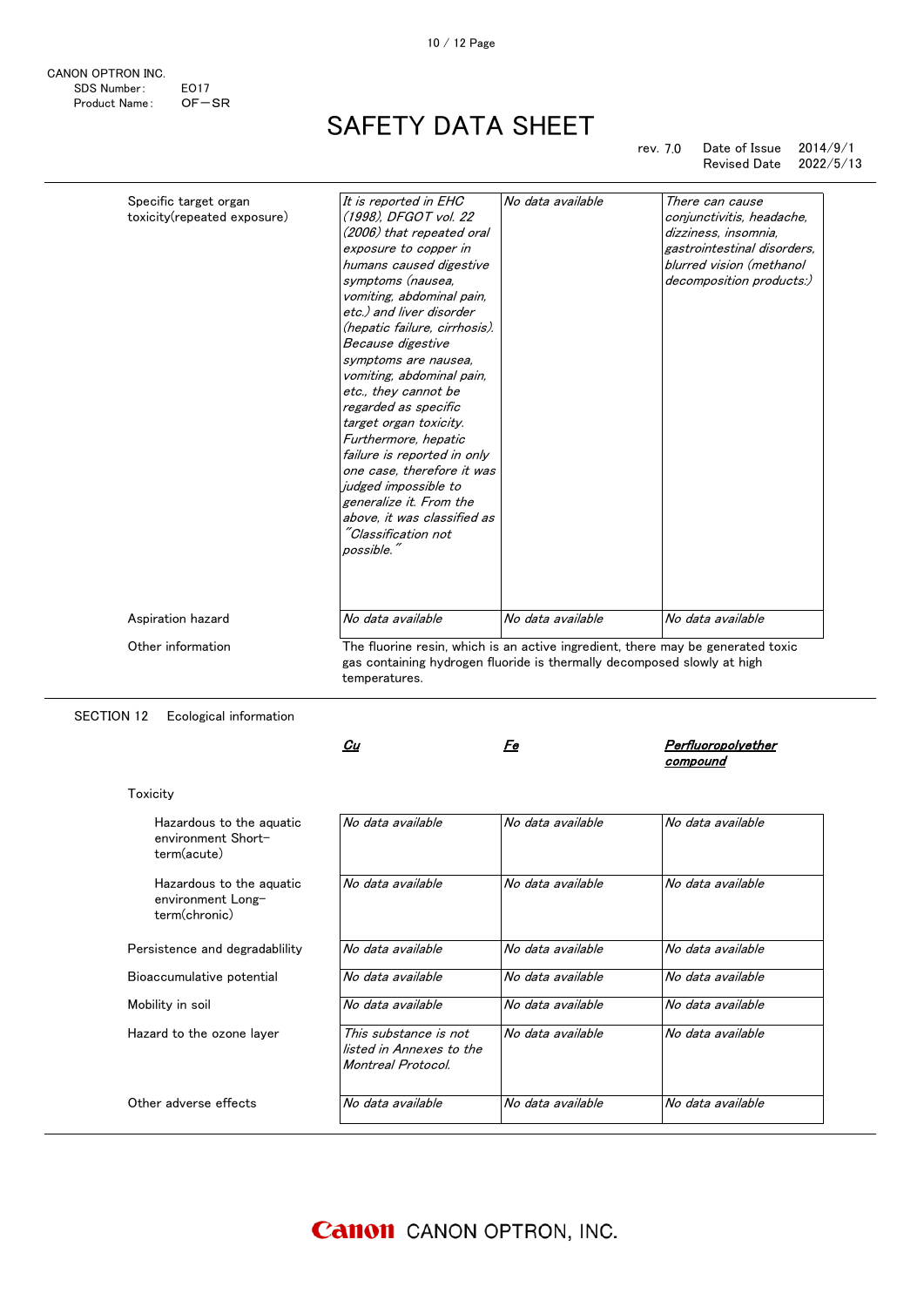rev. 7.0 Date of Issue 2014/9/1 Revised Date 2022/5/13

| SECTION 13<br>Disposal considerations                      |                                                                                                                                                                                                                                  |                                                                                                                                                                                                                               |                                       |  |
|------------------------------------------------------------|----------------------------------------------------------------------------------------------------------------------------------------------------------------------------------------------------------------------------------|-------------------------------------------------------------------------------------------------------------------------------------------------------------------------------------------------------------------------------|---------------------------------------|--|
| Waste treatment methods                                    | prefectural governor.                                                                                                                                                                                                            | Process is contracted to industrial waste disposers who received approval of a                                                                                                                                                |                                       |  |
| Contaminated container and<br>contaminated packaging       |                                                                                                                                                                                                                                  | The container is recycled after being cleaned, or is appropriately processed<br>according to the standards of related laws and regulations.<br>When disposing of empty containers, the contents should be completely removed. |                                       |  |
| <b>SECTION 14</b><br>Transport information                 |                                                                                                                                                                                                                                  |                                                                                                                                                                                                                               |                                       |  |
|                                                            | Cu                                                                                                                                                                                                                               | Fe                                                                                                                                                                                                                            | <b>Perfluoropolyether</b><br>compound |  |
| International regulation                                   |                                                                                                                                                                                                                                  |                                                                                                                                                                                                                               |                                       |  |
| UN number                                                  | Not applicable                                                                                                                                                                                                                   | 2793                                                                                                                                                                                                                          | Not applicable                        |  |
| UN proper shipping name                                    | Not applicable                                                                                                                                                                                                                   | FERROUS METAL<br>BORINGS, SHAVINGS,<br><b>TURNINGS or CUTTINGS</b><br>in a form liable to self-<br>heating                                                                                                                    | Not applicable                        |  |
| UN classification                                          | Not applicable                                                                                                                                                                                                                   | 4.2                                                                                                                                                                                                                           | Not applicable                        |  |
| Transport hazard class                                     | Not applicable                                                                                                                                                                                                                   | Not applicable                                                                                                                                                                                                                | Not applicable                        |  |
| Packing group                                              | Not applicable                                                                                                                                                                                                                   | Ш                                                                                                                                                                                                                             | Not applicable                        |  |
| Hazardous to the aquatic<br>environment                    | No data available                                                                                                                                                                                                                | No data available                                                                                                                                                                                                             | No data available                     |  |
| Maritime transport in bulk<br>according to IMO instruments | No data available                                                                                                                                                                                                                | No data available                                                                                                                                                                                                             | No data available                     |  |
| Japanese lows and regulations                              | Refer to "15. Regulatory<br>information."                                                                                                                                                                                        | Refer to "15. Regulatory<br>information."                                                                                                                                                                                     | No data available                     |  |
| Special precautions for users                              | When transporting,<br>protect from direct<br>sunlight and take on<br>cargo without breakage of<br>container, corrosion and<br>leakage.<br>Do not transport with<br>food and feedstuffs.<br>Do not stack heavy good<br>thereupon. | No data available                                                                                                                                                                                                             | No data available                     |  |
| <b>Special Provisions</b>                                  |                                                                                                                                                                                                                                  | <i>170</i>                                                                                                                                                                                                                    | $\overline{\phantom{0}}$              |  |

SECTION 15 Regulatoly information(Japan)

|                                       | <u>Cu</u>                                                                                | Fe             | Perfluoropolvether<br>compound |
|---------------------------------------|------------------------------------------------------------------------------------------|----------------|--------------------------------|
| Occupational Safety and Health<br>Law | There is it in the case of $\vert$ Not applicable<br>an application or an<br>application |                | No data available              |
| <b>PRTR Law</b>                       | Not applicable                                                                           | Not applicable | No data available              |